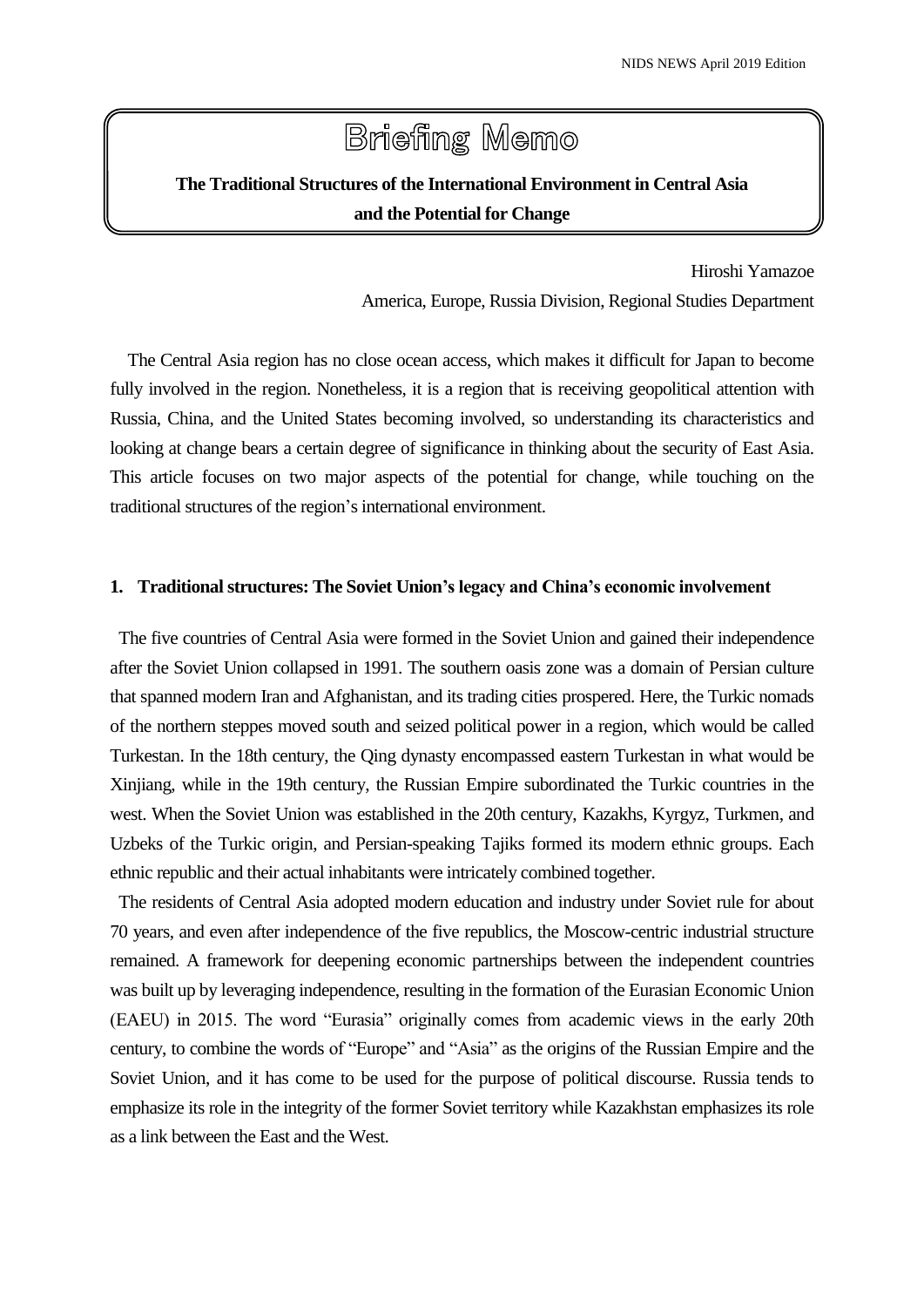Although the role of major ethnic languages is increasing in each Central Asian country, the use of Russian is still strong in higher education, academia, and international organizations that include Russia. In the military, systems and education are Russian, inherited from the Soviet Union. Russia has a high level of leadership in joint training through the Collective Security Treaty Organization (CSTO) to which the former Soviet republics belong. Russia also maintains bases in Kyrgyzstan and Tajikistan.

Neighboring China to the east is also a major force involved in the region. Four former Soviet republics and China began discussions in Shanghai to stabilize the border, which culminated in the formation of the Shanghai Cooperation Organization (SCO) in 2001, to which China, Kazakhstan, Kyrgyzstan, Russia, Tajikistan, and Uzbekistan were member nations. The SCO places much emphasis on anti-terrorism cooperation, and its Regional Anti-Terrorist Structure (RATS) plays a role in exchanging information in the Uzbekistan capital of Tashkent. Although the SCO is not a strong organization in jointly expressing its intentions and taking action, Russia and China use the organization's constant consultation framework to understand each other's movements, which is significant for deepening mutual understanding between Central Asian countries and China's governing elites. Also, a gas pipeline connecting China through Turkmenistan, Uzbekistan, and Kazakhstan came online in 2010, meaning Russia no longer controls energy exports in the region.

The United States has also had a strong presence as a diplomatic player since 2001, transporting supplies based in Central Asia for military operations in Afghanistan. In addition, energy development companies such as Exxon Mobile continue their involvement in the region. In addition, the European Union (EU), South Korea, Japan, and others have shown initiatives to enhance the connectivity of Central Asia and encourage its integration and growth.

However, there are limits to what these extra-territorial powers feverishly continue to prioritize, and it is still Russia and China that have a clear and persistent presence. Russia plays a major role in the security of region, with China's continued cooperation on this front and its strong presence primarily in finance. This has been the basic structure in the region until recently.

# **2. China's proactivity: Connectivity and political involvement brought about by the Belt and Road Initiative**

China's presence, however, has reached a stage where it is not limited to finance due to the introduction of the Belt and Road Initiative. In September 2013, President Xi Jinping announced the Silk Road Economic Belt Initiative (SREB), one pillar of the Belt and Road Initiative, in Kazakhstan's capital of Astana (renamed Nur-sultan in March 2019), proposing to heighten connectivity and connect people and the economy. Promoting this initiative has resulted in large great flows of Chinese funds, activated Chinese companies, and energized diplomatic activities.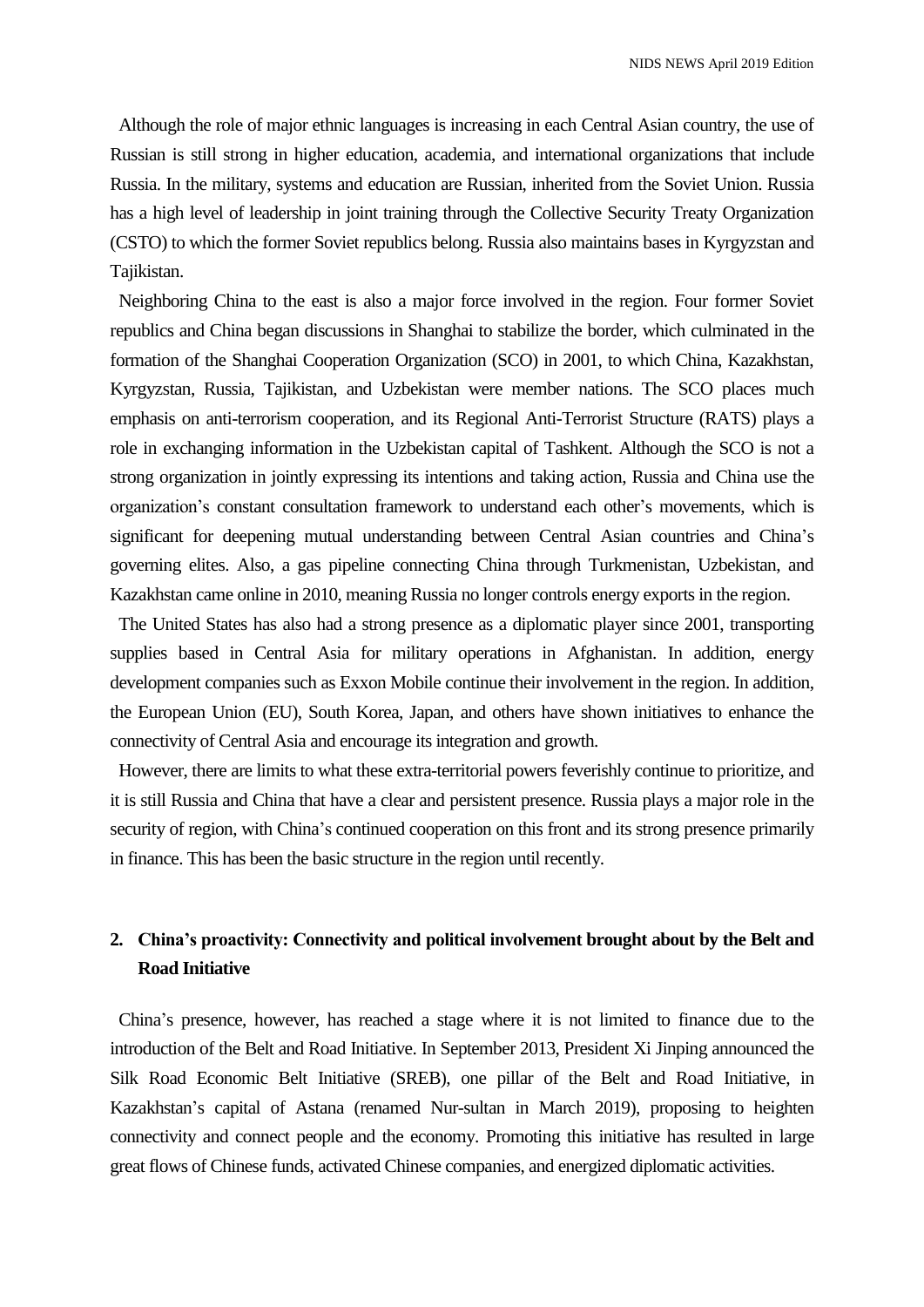In fact, cooperative projects to improve connectivity between China and Kazakhstan had already started before the SREB. Both countries have invested in improving the freight infrastructure and improving the efficiency of product exports to Europe through a continental railroad in joint projects on the land border of the Khorgos region between China and of Kazakhstan and in Lianyungang on the Yellow Sea. Kazakhstan president Nursultan Nazarbayev worked for many years on the policy of developing domestic resources to connect with the East and the West, as well as Russia. He also launched the "Nurly Zhol" (the Bright Road) initiative in 2014, and actively promoted cooperation with China via the SREB. In 2015, Russian President Vladimir Putin, together with President Xi Jinping of China, signed a document for cooperation between the EAEU and SREB.

In Uzbekistan, the Kamchiq Tunnel on the railroad between the Fergana Valley and Tashkent was opened in 2016, allowing for the smooth transportation without crossing a state border (traditional traffic routes pass through the territories of Kyrgyzstan, Tajikistan, and Uzbekistan in a complex way). A joint project in an industrial zone in Jizzakh Region was also welcomed as an opportunity for the citizens of both countries to participate in. Furthermore, the establishment of a railroad from Kashgar in Xinjiang to Kyrgyzstan, Uzbekistan, and Turkmenistan is still in the planning stage, but if the gauge of the railroad should use the standard pushed by China, it would become a barrier to connecting to the wider gauge spreading in the territories of the former Soviet Union and would disrupt distribution with Russia.

China is also engaged in activities to boost affinity to China with the local community, and an increasing number of people are studying Chinese and studying at leading Chinese universities with support from China. However, those efforts are fraught with problems, such as students being unable to work relating to China even after graduating. There are also concerns over the fear of China from the past, the influx of Chinese workers into the region, and the status of Muslims in Xinjiang. Despite this friction, there have not yet been any cases of severe criticism against Chinese activities (something like criticism of "debt trap diplomacy,") and local communities will gradually adapt as Chinese business makes inroads.

China is also slowly making its presence felt in the field of security. Xinjiang's security is an important issue for China, and it has worked to monitor anti-government activities in Central Asia and Russia through cooperation with the SCO and other organizations. Furthermore, the need to increase the safety of economic activities has increased in order to advance projects that increase connectivity extending from Xinjiang to the west and to the south. China borders the Wakhan Corridor, a narrow sliver of territory that extends to the east in Afghanistan, with Pakistan to the south, and Tajikistan to the north. It is increasingly involved in traffic safety in this region. In February 2016, China established a bilateral anti-terrorism cooperation center in Dushanbe, Tajikistan. It also launched a multilateral anti-terrorism framework with Afghanistan, China, Pakistan, and Tajikistan in Urumqi later in August. The PLA has also been recently reported to be stationed in Afghanistan and Tajikistan. Some experts point out that these efforts have led to Russia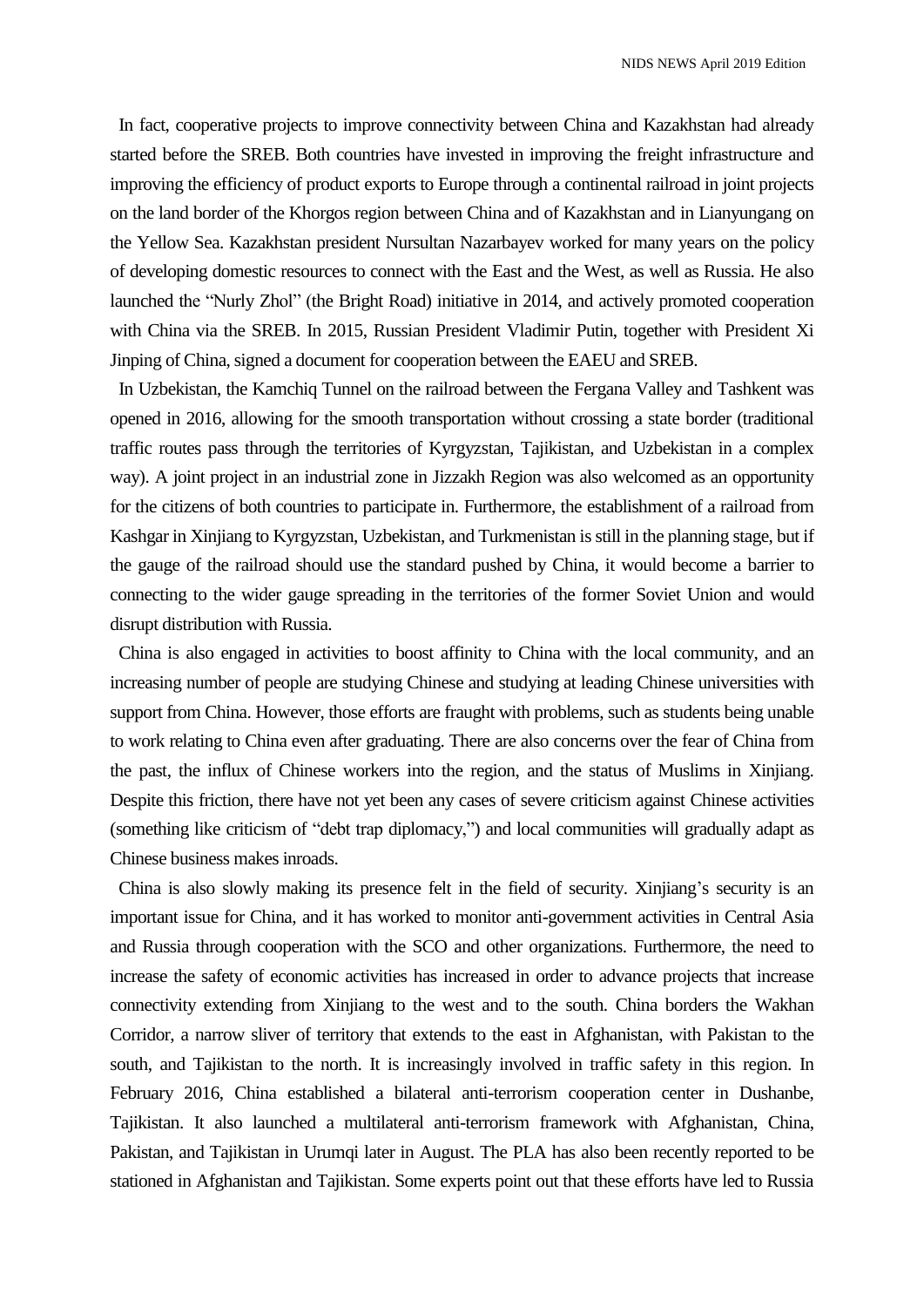losing its hegemony in security that it has enjoyed since the days of the Soviet Union. However, Russia also signed an agreement with Kyrgyzstan to expand its military base in the country in March 2019.

#### **3. More active diplomatic activities in Central Asian countries**

What is even more noteworthy is the change in diplomatic activities by Central Asian countries. The borders between the former Soviet republics were intertwined with each other based on the premise that they were established in one country with Moscow as the capital. Now that each republic has its own sovereignty with those same borders in place, it is difficult to coordinate stances on the use water resources in countries upstream and downstream of rivers, for example. This has made relations with neighboring countries difficult to manage, and since these countries can reap economic benefits by maintaining relations with Moscow, relations between Moscow and each country have progressed more deeply than between Central Asian countries.

Uzbekistan, for example, experienced terrorist attacks in the 1990s, and President Islam Karimov was reluctant to have relations with neighboring countries as he felt that the free activities and movement of residents increased the threat to the political system and society. However, when President Karimov died in 2016 and President Shavkat Mirziyoyev took office, his first action was to visit neighboring countries, such as Turkmenistan and Kazakhstan, and rebuild diplomatic relations. Based on his proposal, summit-level discussions without Russia were held between five Central Asian countries in Astana, Kazakhstan in March 2018. While the organizers carefully characterized this not as decision excluding Russia but as consultation among the regional states, the participants discussed the issues of connectivity and water resources in the region. Turkmenistan also sent a representative of the parliament rather than its president, but it is noteworthy that it has become more active in improving its neighbor relations (Turkmenistan is generally reluctant to participate in the multilateral framework.) A second round of talks is scheduled to be held in Tashkent in 2019.

The reason why Uzbekistan took a new stance in its diplomacy with its neighbors seems to be the improvement of the security situation due to continued political stability. Central Asia suffered from civil war and terrorism in the 1990s, but in 2016, these were no longer immediate threats. The Global Terrorism Index of the Institute for Economics and Peace (IEP) notes that Central Asian countries have lower risk indexes than Japan. The actual persistent problem is that Central Asians are recruited by militants when they migrate to work in Russia and become involved in international terrorist activities. Uzbekistan is also focusing its attention to monitoring these militant networks. That said, the need to strictly monitor traffic in and out of the local community and neighboring countries has declined.